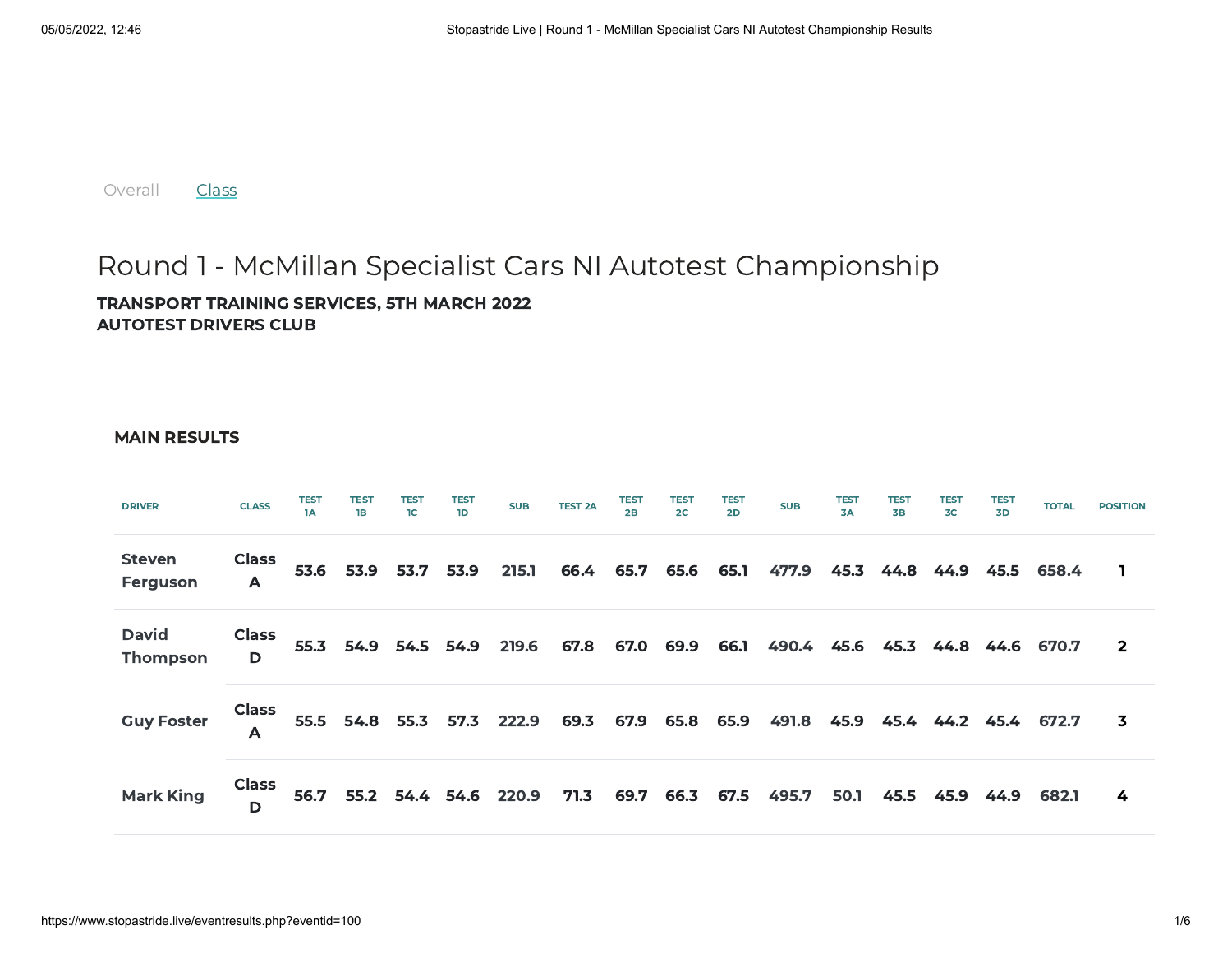| <b>DRIVER</b>                  | <b>CLASS</b>                     | <b>TEST</b><br>1A | <b>TEST</b><br>1B | <b>TEST</b><br>1C | <b>TEST</b><br>1D | <b>SUB</b> | <b>TEST 2A</b> | <b>TEST</b><br>2B | <b>TEST</b><br>2 <sub>C</sub> | <b>TEST</b><br>2D | <b>SUB</b> | <b>TEST</b><br>3A | <b>TEST</b><br><b>3B</b> | <b>TEST</b><br>3 <sub>C</sub> | <b>TEST</b><br>3D | <b>TOTAL</b> | <b>POSITION</b> |
|--------------------------------|----------------------------------|-------------------|-------------------|-------------------|-------------------|------------|----------------|-------------------|-------------------------------|-------------------|------------|-------------------|--------------------------|-------------------------------|-------------------|--------------|-----------------|
| <b>Chris</b><br><b>Grimes</b>  | <b>Class</b><br>$\mathsf{A}$     | 57.2              | 57.3              | 55.6              | 55.2              | 225.3      | 69.7           | 68.3              | 67.1                          | 67.6              | 498        | 46.7              | 46.8                     | 46.7                          | 46.0              | 684.2        | 5               |
| <b>James</b><br>Wilson         | <b>Class</b><br>$\blacktriangle$ | 56.7              | 55.6              | 54.0              | 54.5              | 220.8      | 68.2           | 65.9              | 70.6                          | 72.4              | 497.9      | 52.4              | 46.1                     | 45.1                          | 44.7              | 686.2        | 6               |
| <b>Jonni Mc</b><br><b>Daid</b> | <b>Class</b><br>$\mathsf{C}$     |                   | 60.4 58.6         | 57.5              | 57.9              | 234.4      | 82.9           | 72.1              | 71.8                          | 70.2              | 531.4      | 50.8              | 48.9                     | 47.8                          | 48.6              | 727.5        | 7               |
| <b>Paul Blair</b>              | <b>Class</b><br>$\mathbf B$      | 61.5              | 58.6              | 64.3              | 57.5              | 241.9      | 76.2           | 77.5              | 70.3                          | 70.2              | 536.1      | 49.0              | 47.9                     | 48.3                          | 48.1              | 729.4        | 8               |
| <b>Andrew</b><br><b>Blair</b>  | <b>Class</b><br>$\mathbf B$      |                   | 60.6 60.0         | 56.6              | 63.0              | 240.2      | 76.8           |                   | 77.4 69.9                     | 69.5              | 533.8      | 54.6              | 47.9                     | 47.1                          | 47.3              | 730.7        | 9               |
| <b>Trevor</b><br>Ferguson      | <b>Class</b><br>$\mathbf B$      | 58.6              | 58.9              | 57.2              | 57.7              | 232.4      | 72.5           | 73.1              | 89.9                          | 69.9              | 537.8      | 49.4              | 48.9                     | 48.6                          | 49.5              | 734.2        | 10              |
| Paul<br>Lowther                | <b>Class</b><br>$\mathbf B$      | 62.0              | 60.5              | 60.1              | 65.4              | 248        | 75.5           | 79.1              | 72.5                          | 72.4              | 547.5      | 51.8              | 49.3                     | 50.1                          | 49.5              | 748.2        | 11              |
| <b>Damien</b><br><b>Mooney</b> | <b>Class</b><br>D                | 66.5              | 69.4              | 60.6              | 59.9              | 256.4      | 73.6           | 74.7              | 73.7                          | 76.8              | 555.2      | 49.9              | 51.1                     | 49.3                          | 49.8              | 755.3        | 12              |
| Gary<br><b>Campbell</b>        | <b>Class</b><br>D                | 64.6              | 61.6              | 62.3              | 62.5              | 251        | 85.8           | 77.4              | 73.8                          | 72.6              | 560.6      | 51.0              | 48.7                     | 50.2                          | 51.9              | 762.4        | 13              |
| <b>Ben</b><br><b>Colhoun</b>   | <b>Class</b><br>D                | 69.7              | 61.0              | 60.7              | 60.7              | 252.1      | 78.9           | 80.6              | 73.6                          | 74.8              | 560        | 49.6              | 49.1                     | 56.4                          | 49.8              | 764.9        | 14              |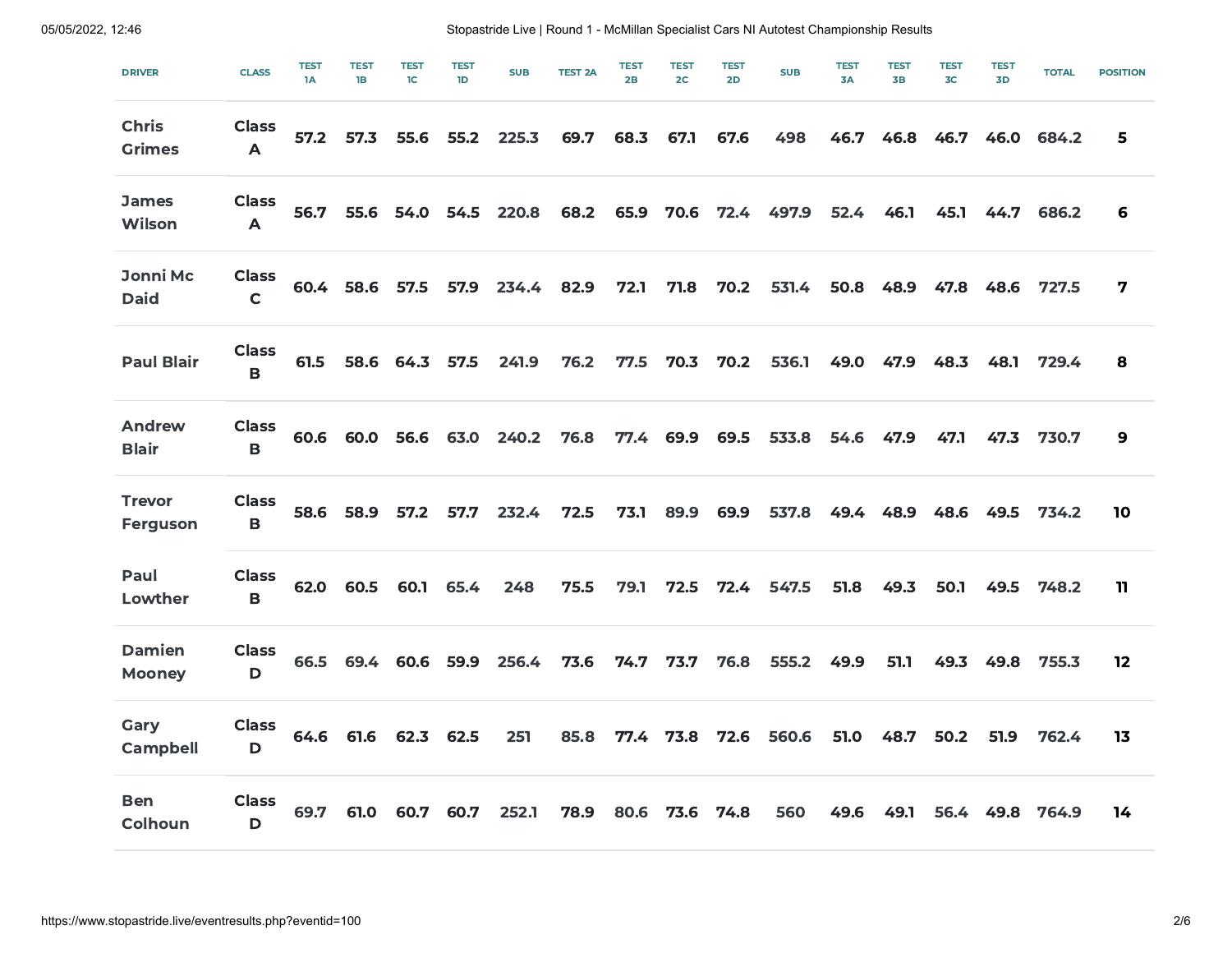| <b>DRIVER</b>                       | <b>CLASS</b>                 | <b>TEST</b><br>1A | <b>TEST</b><br>1B | <b>TEST</b><br>1C   | <b>TEST</b><br>1D | <b>SUB</b>      | <b>TEST 2A</b> | <b>TEST</b><br>2B | <b>TEST</b><br>2 <sub>C</sub> | <b>TEST</b><br>2D | <b>SUB</b> | <b>TEST</b><br>3A | <b>TEST</b><br><b>3B</b> | <b>TEST</b><br>3 <sub>C</sub> | <b>TEST</b><br>3D | <b>TOTAL</b> | <b>POSITION</b> |
|-------------------------------------|------------------------------|-------------------|-------------------|---------------------|-------------------|-----------------|----------------|-------------------|-------------------------------|-------------------|------------|-------------------|--------------------------|-------------------------------|-------------------|--------------|-----------------|
| <b>Christopher</b><br><b>Grimes</b> | <b>Class</b><br>A            |                   |                   | 62.3 63.6 73.7      |                   | 60.8 260.4      | 78.9           | 76.3              | 71.7                          | 73.7              | 561        | 65.3              | 46.8                     | 49.5                          | 50.6              | 773.2        | 15              |
| <b>Brendan</b><br><b>Mooney</b>     | <b>Class</b><br>B            | 66.0              | 63.1              |                     |                   | 74.5 63.8 267.4 | 73.4           |                   | 84.7 78.4                     | 72.7              | 576.6      | 51.4              | 56.6                     | 67.1                          | 50.3              | 802.0        | 16              |
| Mark<br>Ferguson                    | <b>Class</b><br>B            | 78.6              | 78.6              | 70.6                |                   | 72.6 300.4      | 92.5           |                   | 83.9 85.5                     | 88.8              | 651.1      | 67.2              | 56.1                     | 56.0                          | 55.0              | 885.4        | 17              |
| <b>Norman</b><br>Ferguson           | <b>Class</b><br>$\mathsf{C}$ |                   |                   | 80.4 66.2 66.6 65.7 |                   | 278.9           | 102.9          | 92.1              | 91.8                          | 90.2              | 655.9      | 58.0              | 58.0                     | 57.3                          | 58.8              | 888.0        | 18              |
| 1P 2P 3P+ Fail                      |                              | Set to<br>max     |                   |                     |                   |                 |                |                   |                               |                   |            |                   |                          |                               |                   |              |                 |

## CLUBMAN RESULTS

| <b>DRIVER</b>              | <b>CLASS</b> | <b>TEST</b><br>1A | <b>TEST</b><br><b>1B</b> | TEST<br>1C | TEST<br>1D | <b>SUB</b>                | <b>TEST</b><br>2A | TEST<br>2B     | TES1<br>2C | <b>TEST</b><br>2D | <b>SUB</b>                                          | <b>TES1</b><br>3A | TEST<br><b>3B</b> | TEST<br>3C | TEST<br>3D | <b>TOTAL</b>    | <b>POSITION</b> |
|----------------------------|--------------|-------------------|--------------------------|------------|------------|---------------------------|-------------------|----------------|------------|-------------------|-----------------------------------------------------|-------------------|-------------------|------------|------------|-----------------|-----------------|
| Adam<br><b>Mcmullan</b>    | Clubman<br>A |                   |                          |            |            |                           |                   |                |            |                   | 50.6 45.9 47.0 45.8 189.3 45.6 51.5 44.3 45.4 376.1 | 44.1              | 43.3              |            |            | 42.4 42.4 548.3 |                 |
| <b>Ben</b><br><b>Mckee</b> | Clubman<br>C |                   | 48.0 46.6 45.9 46.6      |            |            | 187.1                     |                   | 46.5 45.8 45.7 |            |                   | 47.2 372.3 44.3                                     |                   | 48.9              | 44.0       | 43.8       | 553.3           | $\overline{2}$  |
| Lawrence<br><b>Baird</b>   | Clubman<br>D |                   |                          |            |            | 55.4 50.5 50.1 50.5 206.5 | 51.1              | 49.3           | 48.1       | 47.1              | 402.1                                               | 45.0              | 44.9              | 44.3       | 43.7       | 580.0           | 3               |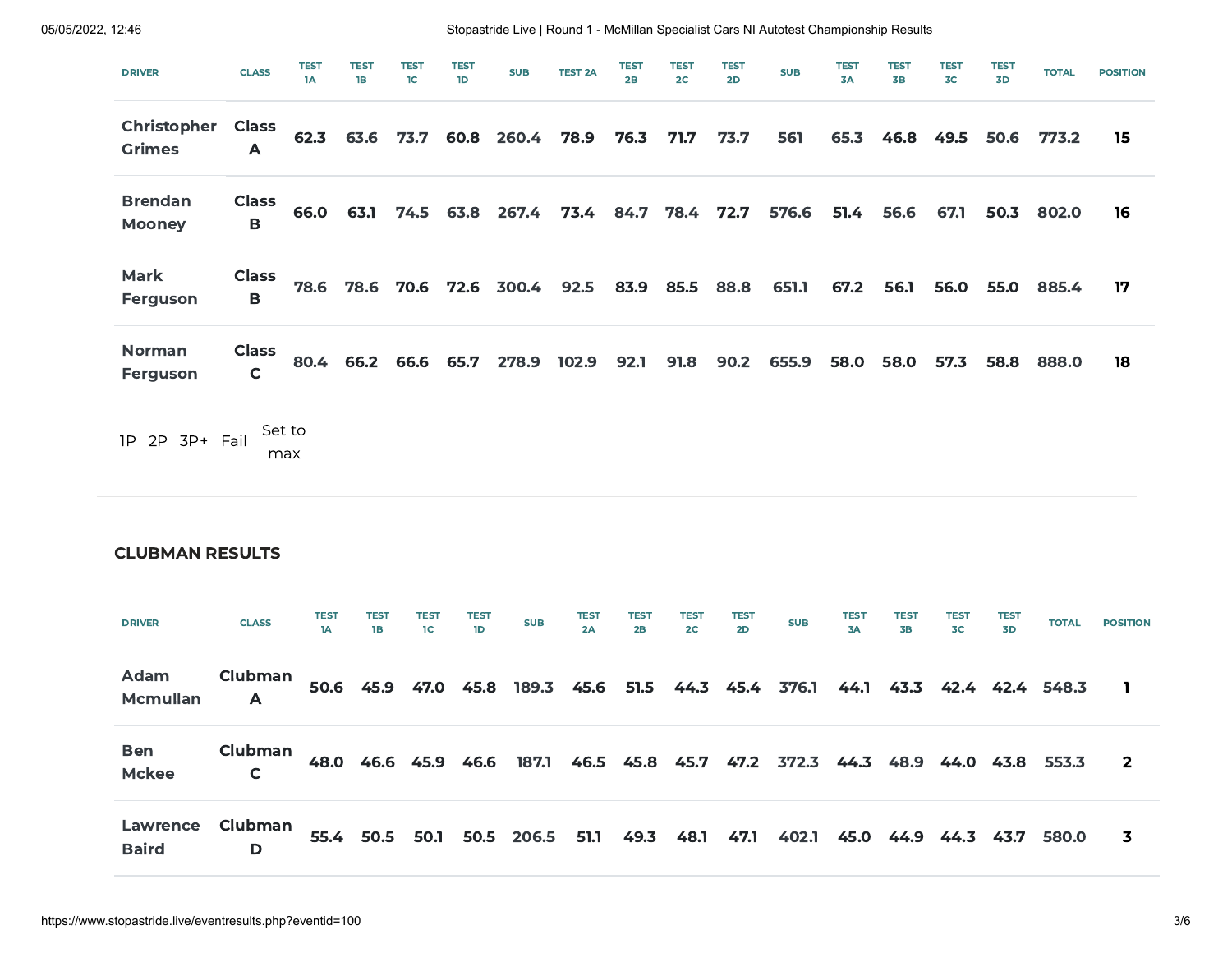| <b>DRIVER</b>                   | <b>CLASS</b>            | <b>TEST</b><br>1A | TEST<br>1B | <b>TEST</b><br>1 <sup>C</sup> | <b>TEST</b><br>1D | <b>SUB</b>                          | <b>TEST</b><br>2A | <b>TEST</b><br>2B | TEST<br>2 <sup>C</sup> | <b>TEST</b><br>2D | <b>SUB</b>      | <b>TEST</b><br>3A | <b>TEST</b><br><b>3B</b> | <b>TEST</b><br>3 <sub>C</sub> | <b>TEST</b><br>3D | <b>TOTAL</b>    | <b>POSITION</b>         |
|---------------------------------|-------------------------|-------------------|------------|-------------------------------|-------------------|-------------------------------------|-------------------|-------------------|------------------------|-------------------|-----------------|-------------------|--------------------------|-------------------------------|-------------------|-----------------|-------------------------|
| <b>Derek</b><br><b>Harrison</b> | Clubman<br>D            |                   | 59.3 52.3  | 52.8                          | 51.0              |                                     |                   | 215.4 49.3 49.4   | 47.3                   | 53.1              | 414.5           | 45.7              | 47.5                     |                               | 46.0 45.2         | 598.9           | 4                       |
| <b>Kevin</b><br><b>Mcnamee</b>  | Clubman<br>$\mathsf{C}$ |                   |            |                               |                   | 50.5 54.2 50.8 50.2 205.7 60.2 52.3 |                   |                   | 56.1                   |                   | 50.4 424.7 52.3 |                   |                          | 49.0 46.6                     | 47.1              | 619.7           | 5                       |
| <b>Taylor</b><br>Gribbon        | Clubman<br>$\mathsf{C}$ |                   |            | 68.0 66.6 65.9                |                   | 66.6 267.1 54.3 50.9                |                   |                   |                        | 50.2 53.5         | 476             |                   | 48.2 45.8                |                               |                   | 46.2 47.4 663.6 | 6                       |
| lan Lowry                       | Clubman<br>D            |                   | 59.4 52.5  | 57.2                          | 55.0              | 224.1 63.0 53.8                     |                   |                   | 62.1                   | 49.1              | 452.1           | 53.7              | 64.9                     | 46.1                          | 56.0              | 672.8           | $\overline{\mathbf{7}}$ |
| Ryan<br><b>Catterson</b>        | Clubman<br>D            |                   | 66.5 60.5  |                               |                   | 57.2 65.5 249.7 57.3                |                   | 67.4              | 53.6                   | 57.7              | 485.7           | 49.5              | 48.8                     | 49.1                          | 47.9              | 681.0           | 8                       |
| 1P 2P 3P+ Fail                  | Set to<br>max           |                   |            |                               |                   |                                     |                   |                   |                        |                   |                 |                   |                          |                               |                   |                 |                         |
|                                 |                         |                   |            |                               |                   |                                     |                   |                   |                        |                   |                 |                   |                          |                               |                   |                 |                         |

## ADVANCED RESULTS

| <b>DRIVER</b>             | <b>CLASS</b>         | <b>TEST</b><br>1A | TEST<br>18 | <b>TEST</b><br>$\overline{1}$ | TEST<br>1D | <b>SUB</b> | <b>TEST</b><br>2A | TEST<br>2B | TEST<br>2C | TEST<br>2D | <b>SUB</b>                                                                      | TEST<br>3A | TEST<br>3B | TEST<br>$rac{1}{3C}$ | <b>TEST</b><br>3D | <b>TOTAL</b> | <b>POSITION</b> |
|---------------------------|----------------------|-------------------|------------|-------------------------------|------------|------------|-------------------|------------|------------|------------|---------------------------------------------------------------------------------|------------|------------|----------------------|-------------------|--------------|-----------------|
|                           | Jack Gillis<br>A     |                   |            |                               |            |            |                   |            |            |            | 46.6 46.3 45.3 46.7 184.9 44.6 43.5 43.5 42.8 359.3 43.6 41.7 42.1 41.8 528.5   |            |            |                      |                   |              |                 |
| <b>Robert<br/>Dickson</b> | <b>Advanced</b><br>C |                   |            |                               |            |            |                   |            |            |            | 45.1 45.5 45.8 45.5 181.9 42.2 47.2 44.2 41.8 357.3 42.8 41.8 41.8 46.9 530.6 2 |            |            |                      |                   |              |                 |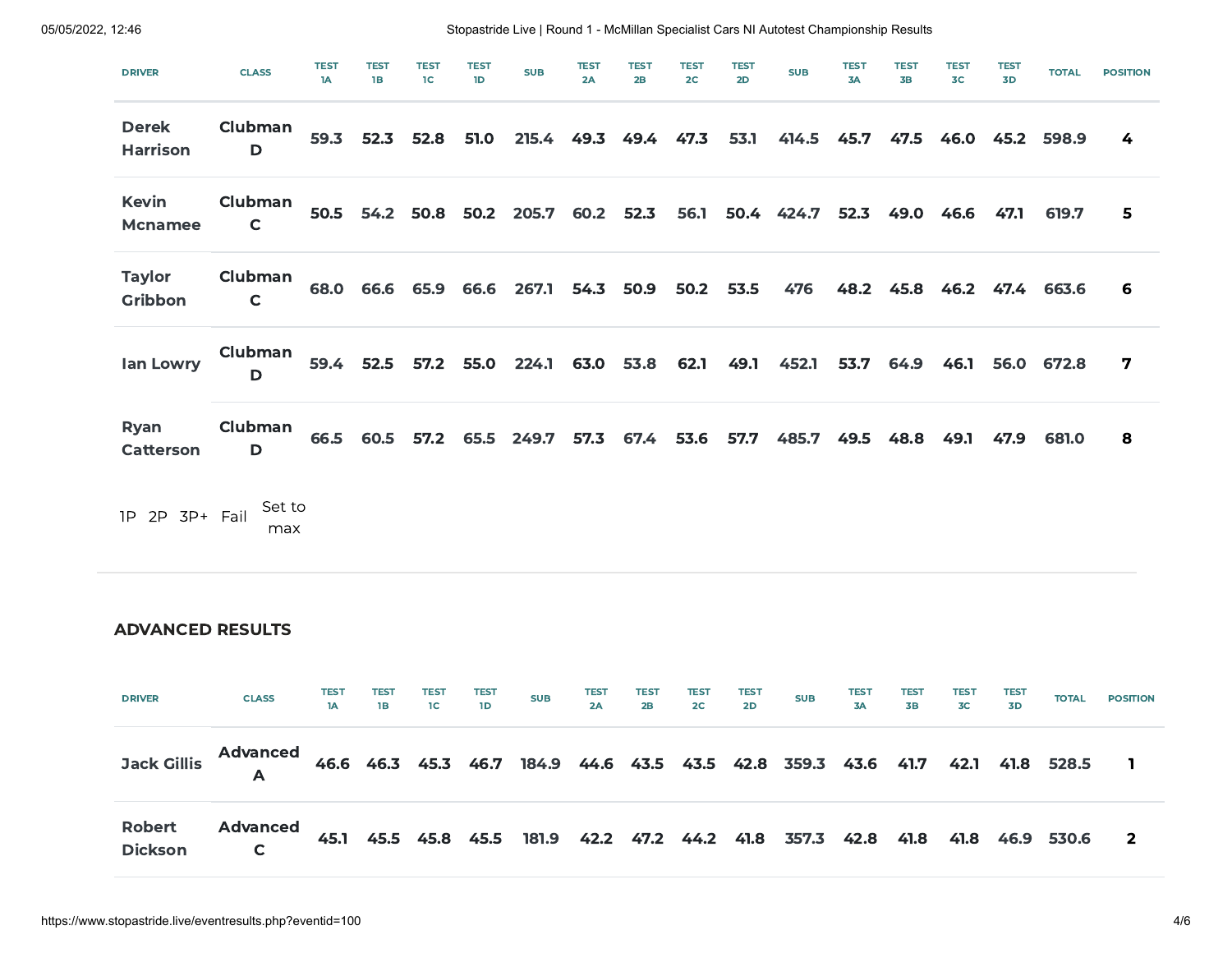| <b>DRIVER</b>                    | <b>CLASS</b>                    | <b>TEST</b><br>1A            | <b>TEST</b><br><b>1B</b> | <b>TEST</b><br>1C        | <b>TEST</b><br>1D | <b>SUB</b>        | <b>TEST</b><br>2A         | <b>TEST</b><br>2B |                   | <b>TEST</b><br>2C             | <b>TEST</b><br>2D | <b>SUB</b>                                             | <b>TEST</b><br>3A | <b>TEST</b><br><b>3B</b> |                   | <b>TEST</b><br>3 <sub>C</sub> | <b>TEST</b><br>3D   | <b>TOTAL</b>    | <b>POSITION</b>         |
|----------------------------------|---------------------------------|------------------------------|--------------------------|--------------------------|-------------------|-------------------|---------------------------|-------------------|-------------------|-------------------------------|-------------------|--------------------------------------------------------|-------------------|--------------------------|-------------------|-------------------------------|---------------------|-----------------|-------------------------|
| Gareth<br><b>Dillon</b>          | <b>Advanced</b><br>$\mathbf D$  |                              |                          | 47.4 46.7 46.9           | 47.8              |                   |                           |                   |                   |                               |                   | 188.8 44.6 45.0 44.0 43.0 365.4 43.9 44.4 42.4 42.9    |                   |                          |                   |                               |                     | 539.0           | $\overline{\mathbf{3}}$ |
| <b>Michael</b><br>Workman        | <b>Advanced</b><br>B            | 47.8                         | 48.5                     | 48.1                     |                   |                   | 48.0 192.4 43.8 43.7 47.9 |                   |                   |                               | 43.8              | 371.6                                                  | 43.5              | 47.6                     |                   | 42.3                          | 42.0 547.0          |                 | 4                       |
| <b>Robert</b><br><b>Robinson</b> | <b>Advanced</b><br>$\mathsf{C}$ | 49.1                         |                          | 50.8 49.5                |                   |                   | 55.8 205.2 47.2 47.2 47.0 |                   |                   |                               | 47.4              | 394                                                    |                   |                          |                   |                               | 46.8 46.4 48.3 45.0 | 580.5           | 5                       |
| Paul<br><b>Phelan</b>            | <b>Advanced</b><br>A            | 50.3                         | 52.7                     | 59.6                     | 51.2              | 213.8             |                           | 44.8 45.2 45.7    |                   |                               | 62.8              | 412.3                                                  |                   |                          |                   |                               | 46.2 44.7 49.0 43.4 | 595.6           | 6                       |
| 1P 2P 3P+ Fail                   | Set to<br>max                   |                              |                          |                          |                   |                   |                           |                   |                   |                               |                   |                                                        |                   |                          |                   |                               |                     |                 |                         |
| <b>DNF</b>                       |                                 |                              |                          |                          |                   |                   |                           |                   |                   |                               |                   |                                                        |                   |                          |                   |                               |                     |                 |                         |
| <b>DRIVER</b>                    |                                 | <b>CLASS</b>                 | <b>TEST</b><br>1A        | <b>TEST</b><br><b>1B</b> | <b>TEST</b><br>1C | <b>TEST</b><br>1D | <b>SUB</b>                | <b>TEST</b><br>2A | <b>TEST</b><br>2B | <b>TEST</b><br>2 <sup>C</sup> | <b>TEST</b><br>2D | <b>SUB</b>                                             | <b>TEST</b><br>3A | <b>TEST</b><br>3В        | <b>TEST</b><br>3C | <b>TEST</b><br>3D             | <b>TOTAL</b>        | <b>POSITION</b> |                         |
| <b>Andrew Earney</b>             |                                 | <b>Class</b><br>$\mathsf{C}$ |                          | 61.4 60.5                | 77.5              | 0.0               | 199.4 0.0                 |                   | 0.0               | 0.0                           | 0.0               | 199.4                                                  | 0.0 <sub>1</sub>  | 0.0 <sub>1</sub>         | 0.0               | 0.0 <sub>1</sub>              | 199.4               | $\mathbf{I}$    |                         |
| <b>Adam Lowry</b>                |                                 | <b>Class</b><br>A            |                          | 63.0 68.4 67.9           |                   |                   |                           |                   |                   |                               |                   | 73.9 273.2 0.0 0.0 0.0 0.0 273.2 0.0 0.0 0.0 0.0 273.2 |                   |                          |                   |                               |                     | $\overline{2}$  |                         |
| <b>Richard Earney</b>            |                                 | <b>Class</b><br>$\mathsf{C}$ |                          | 65.8 62.8                | 0.0               | 0.0               | 128.6                     | 0.0               |                   |                               |                   | $0.0$ $0.0$ $0.0$ $128.6$                              | 0.0 0.0 0.0 0.0   |                          |                   |                               | 128.6               | 3               |                         |